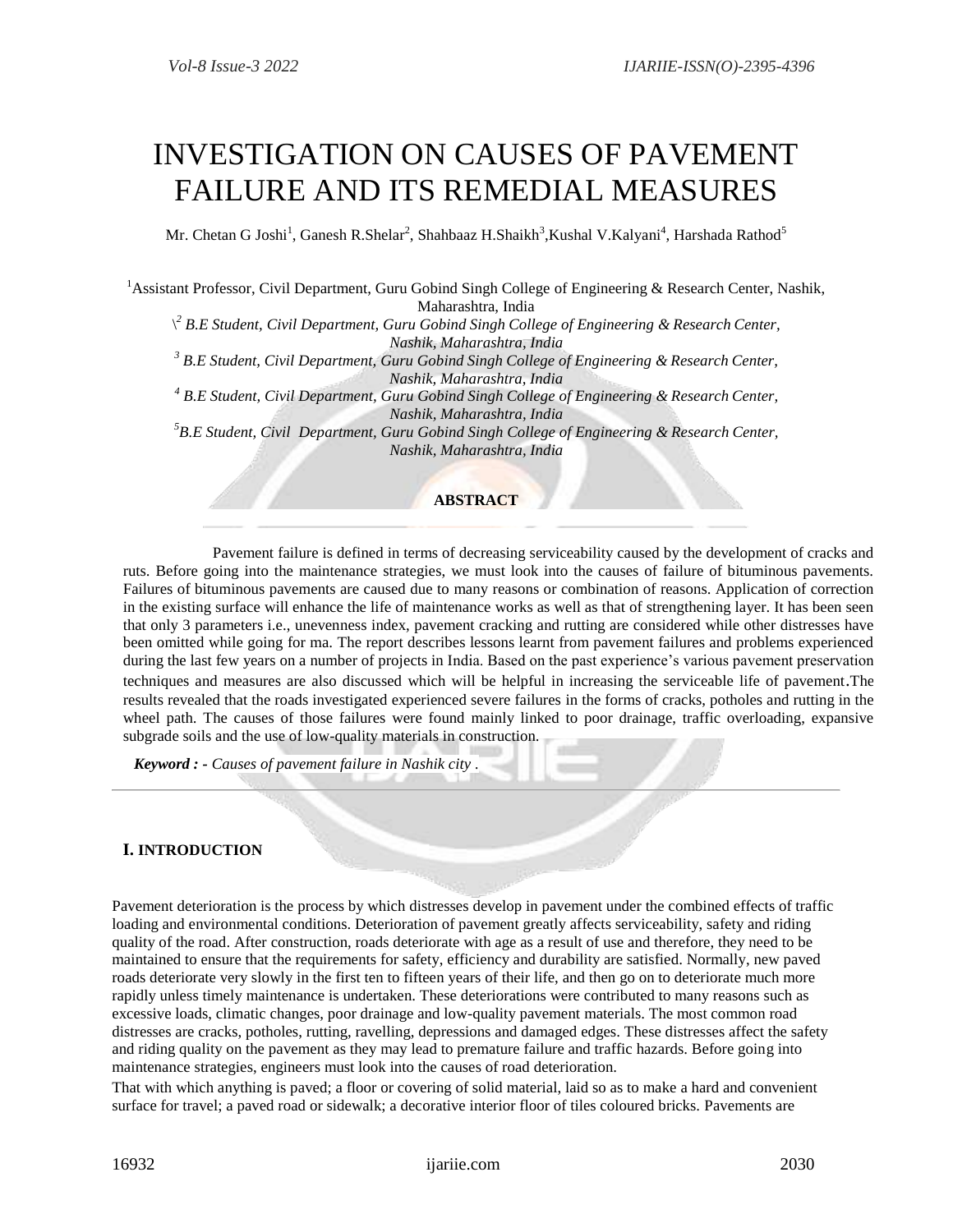typically divided into the following three general categories: flexible, rigid and unpaved (gravel or dirt).

#### **1.2 Objective**

.

 To investigate the typical failures of flexible pavement under Nashik City Corporation area.To review the maintenance procedure practice by Nashik City Corporation and public work department.

#### **1.3 Problem Definition**

A highway which is either flexible or rigid can get deteriorated in its level of serviceability due to various causes. Design period pavement is likely to fail and needs maintenance operation, but sometimes it may fail earlier to its design period.

## **II. LITERATURE SURVEY AND PROJECT OVERVIEW**

#### **2.1 Literature Survey**

A literature review allows one to get an insight into the different aspects of the problem being studied. It explores innovative computational methods, shines light on how to enhance data collecting performance and proposes strategies to maximize data collection and understanding effectiveness. Therefore, reviewing literature is an essential step in the development of the research project. A literature review is a body of text intended to evaluate the key points of existing knowledge including empirical studies as well as theoretical and analytical approaches to a particular subject. Literature reports are secondary sources, which have no current or initial scientific research published.

 A. S. Harishchandra 2004**,** The study was particularly concentrated on identifying the causes of road deterioration. D.Y. Patil Abhijit et.al 2011**,** Drainage is an important feature in determining the ability of given pavement to withstand the effects of traffic and environment. D.N. Little et.al 1995**,** This study is aimed to improve the engineering properties of marginal base materials by mechanical stabilization. Currently used techniques for stabilization of marginal base materials are reviewed. K.D. Stuart 1990**,** This state-of-the-art report is on the moisture susceptibility of asphalt mixtures used in highway pavements. M. Sargious 1975**,** Pothole is a localized loss of material or depression on road pavement surface. The development of cracks and the formation of potholes on road surface are widespread problems in road construction and maintenance. N. Okigbo 2012**,** Most of the road networks in the developing countries of Africa are in deplorable conditions. Nigeria being one of these countries is not an exception. The conditions of the roads in Nigeria were examined.N.D. Little et.al 2003**,** Historically, six contributing mechanisms to moisture damage have been identified: detachment, displacement, spontaneous emulsification, pore pressure–induced damage, hydraulic scour, and the effects of the environment on the aggregate–asphalt system. N.P. Khosla et.al 1999**,** Most of the roads constructed in Ethiopia fail prematurely before serving the design life due to various causes arising from many factors

#### **III. METHODOLOGY**

#### **3.1 The concept and Investigation on various types of failure**

- 1. Generally, it's observed that after opening of newly constructed roads or well-maintained or newly widened roads which is very good in terms of level of services. But it is after some time with the use of heavy traffic volume, constant change in weathers the roads are completely decorated with number of cracks, potholes, ruts etc.
- 2. Hence the quality and level of service is dropped down drastically as the road users are increased but maintenance is overlooked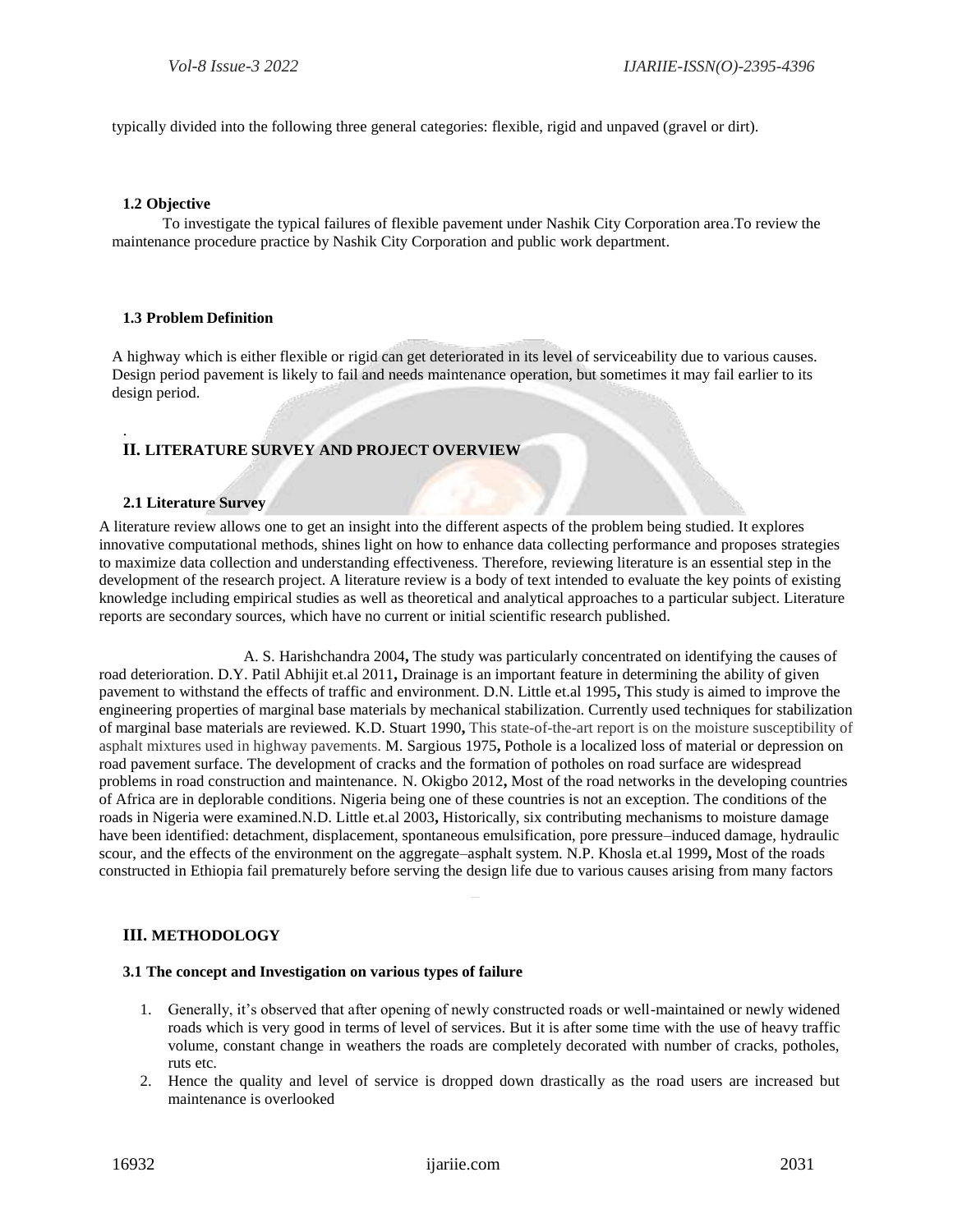3. However, reinforcing the soil with geo-textile is one of the methods which can give technically as well as economically superior solution to improve performance of sub grade soils

## **3.2 Heavy Traffic**

One of the defects caused by heavy traffic on the road is the deformation of the pavement surface due to overloading that is more than the design load. that deterioration of pavements arises from deformation generally associated with cracking under heavy commercial vehicles. The increased traffic loading will then cause failures such as cracks and depressions on the pavement. Road surfaces often wear under the action of traffic, particularly during the very early life of the road. However, the action of traffic continues to wear the surface texture and thus gradually reduces the high-speed skidding resistance. He reported that with the increase of traffic loads (volume and axle loads) the road network was experiencing a deterioration equivalent to a loss of billions of dollars due to road deterioration and vehicle operating cost.

## **3.3 Climatic Changes**

 Climatic factors include rainfall and annual variations in temperature are an important consideration in pavement deterioration. Rainfall has a significant influence on the stability and strength of the pavement layers because it affects the moisture content of the subgrade soil. The effect of rain on road pavements can be destructive and detrimental as most pavements are designed based on a certain period of rainfall data. In addition, rainfall is well established as a factor affecting the elevation of the water table, the intensity of erosion, and pumping and infiltration.

## **3.4 Poor Drainage**

The highway drainage system includes the pavement and the water handling system which includes pavement surface, shoulders, drains and culverts. These elements of the drainage system must be properly designed, built, and maintained. When a road fails, inadequate drainage often is a major factor. Poor design can direct water back onto the road or keep it from draining away. Too much water remaining on the surface combine with traffic action may cause potholes, cracks and pavement failure.

Patil Abhijit et al investigated the effect of poor drainage on road pavement condition and found that the increase in moisture content decreases the strength of the pavement. Therefore, poor drainage causes the premature failure of the pavement.

#### **3.5 Construction with low quality materials**

 The use of low-quality materials for construction adversely affects the performance of the road. This sometimes occurs in the form of the improper grading of aggregates for base or subbase and poor subgrade soil of low bearing strength.The use of marginal or substandard base materials for pavement construction will affect pavement performance. He found that these materials may accelerate deterioration of the pavement and often result in rutting, cracking, shoving, raveling, aggregate abrasion, low skid resistance, low strength, shortened service life, or some combination of these problems.

Osuolale et al investigated the possible causes of highway pavement failure along a road in south western Nigeria. He stated that the materials used as subbase have the geotechnical properties below the specification and this is likely to be responsible for the road failure.

#### **3.6 Expansive subgrade soil**

 Expansive soil as road subgrade is considered one of the most common causes of pavement distresses. Longitudinal cracking results from the volumetric change of the expansive subgrade, is one of the most common distresses form in low volume roads. This type of cracking is initiated from the drying highly plastic subgrade (PI > 35) through the pavement structure during the summer. Other forms include fatigue (alligator) cracking, edge cracking, rutting in the wheel path, shoving, and pop outs.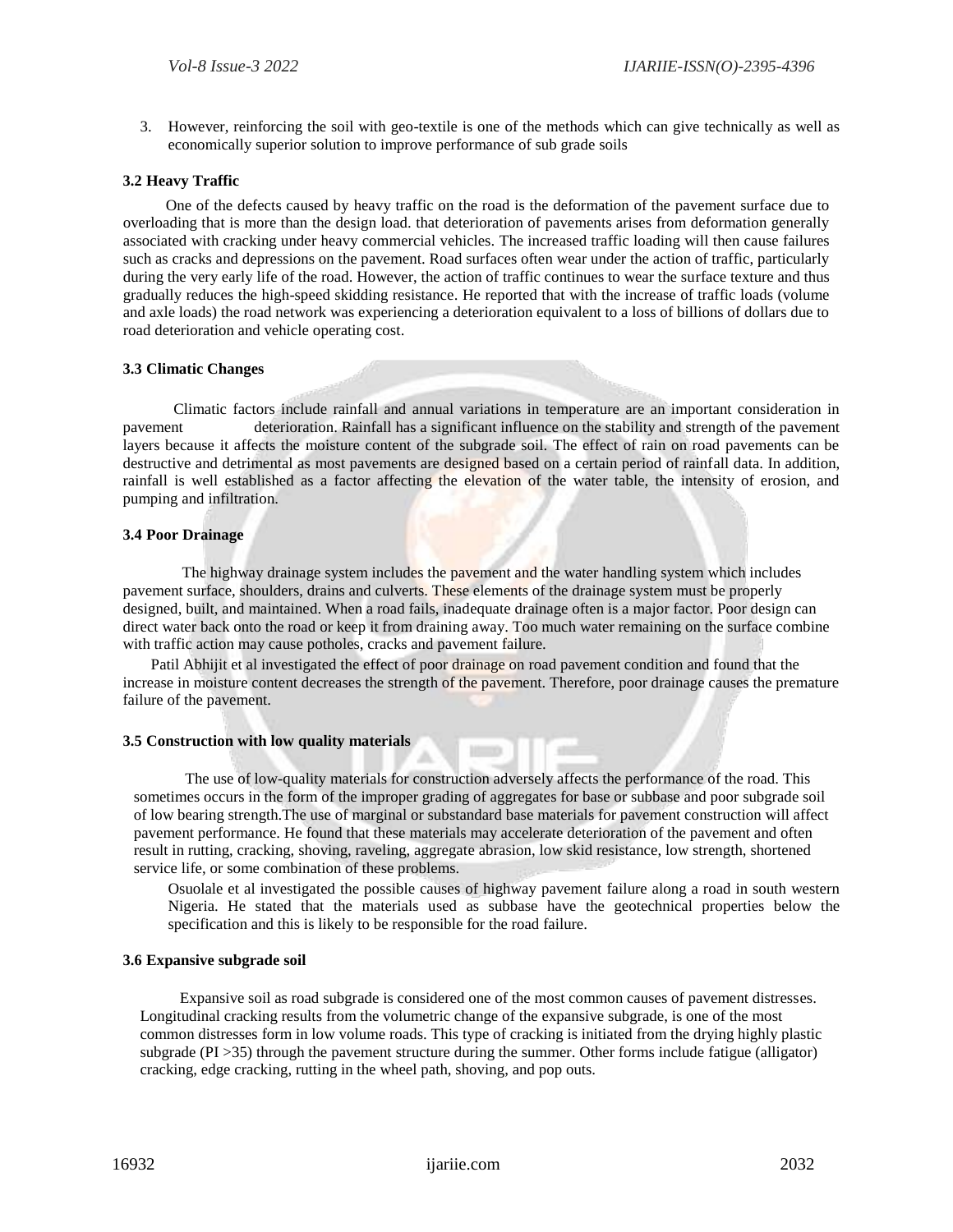

# **3.7 Failure causes**

| <b>Types of Distress</b>                              | <b>Possible Causes</b>                                                                                                                                                                                                                                                       | <b>Remedies</b>                                                                                                                                                                                                              |
|-------------------------------------------------------|------------------------------------------------------------------------------------------------------------------------------------------------------------------------------------------------------------------------------------------------------------------------------|------------------------------------------------------------------------------------------------------------------------------------------------------------------------------------------------------------------------------|
| Fatigue<br>(Alligator)<br>Cracking                    | 1. Excessive loading<br>2. Weak surface, base, or subgrade<br>3. Thin surface or base<br>4. Poor drainage<br>5. Any combination of 1-4                                                                                                                                       | Full-depth patch                                                                                                                                                                                                             |
| <b>Block Cracking</b>                                 | 1. Old and dried out mix<br>2. Mix was placed too dry<br>3. Fine aggregate mix<br>with low<br>asphalt<br>absorptive<br>penetration<br>$\&$<br>aggregates<br>4. Aggravated by low traffic volume                                                                              | Any surface treatment or thin<br>overlay                                                                                                                                                                                     |
| <b>Edge Cracks</b>                                    | 1. Lack of lateral support<br>2. Settlement of underlying material<br>3. Shrinkage of drying out soil<br>4. Weak base or subgrade layer<br>5. Poor drainage<br>6. Frost heave<br>7. Heavy traffic or vegetation along<br>edge                                                | Improve<br>drainage.<br>Remove<br>vegetation close to edge. Fill<br>cracks with asphalt emulsion<br>or emulsified<br>slurry<br>asphalt<br>Crack seal/fill                                                                    |
| Longitudinal (Linear) &<br><b>Transverse Cracking</b> | 1. Poorly constructed paving joint<br>crack<br>2. Shrinkage of the asphalt layer<br>3. Daily temperature cycling<br>4. Cracks in an underlying layer that<br>reflect up through the pavement<br>5. Longitudinal segregation caused by<br>the improper operation of the paver | Improve drainage by removing<br>the source that traps the water<br>Seal crack or fill with asphalt<br>emulsion slurry or light grade of<br>asphalt mixed with fine sand.<br>Provide side drainage ditches<br>Crack seal/fill |
| <b>Reflection Cracking</b>                            | 1. Differential movement between the                                                                                                                                                                                                                                         | Crack seal/fill                                                                                                                                                                                                              |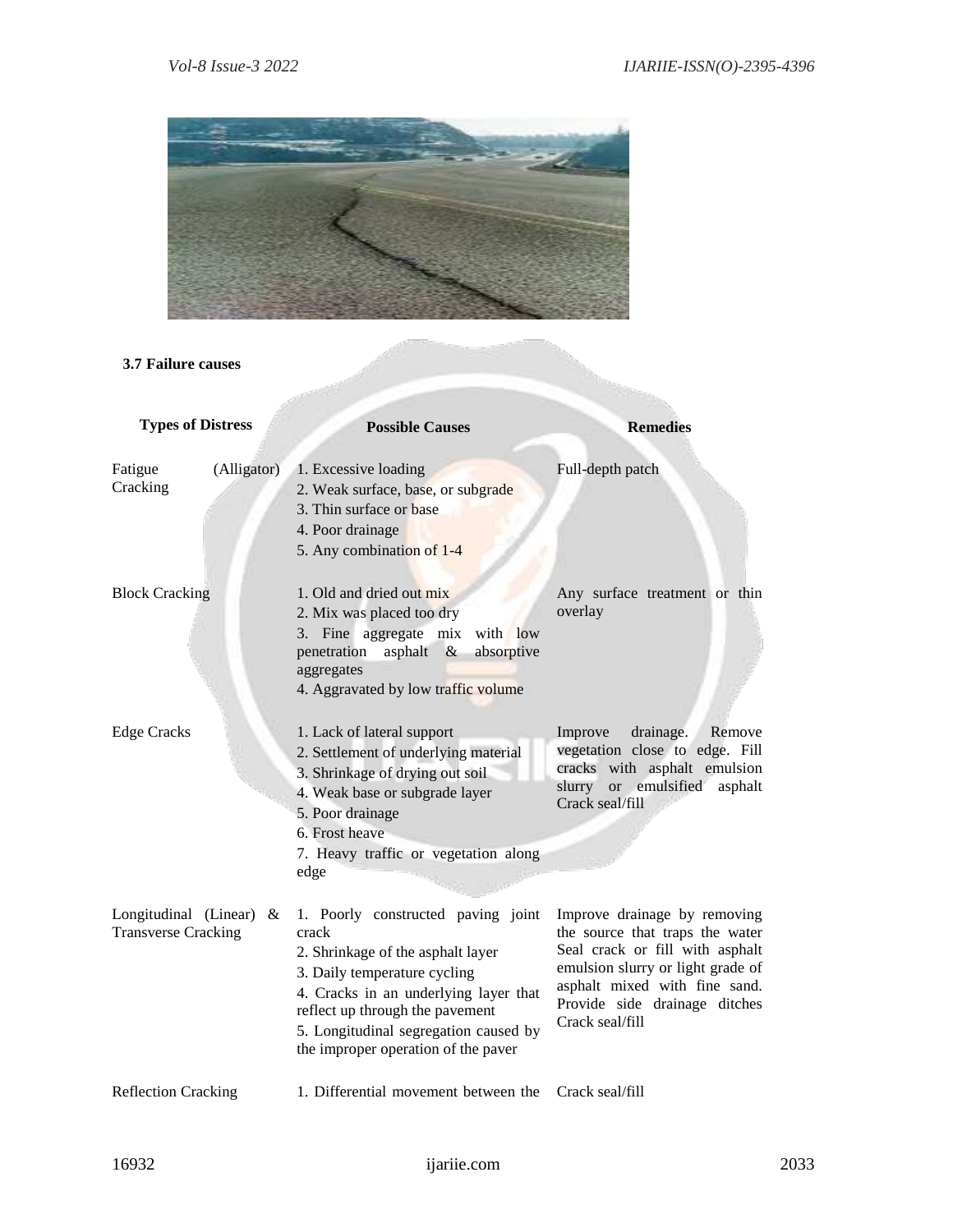asphalt and concrete layers 2. Can deteriorate further under heavy traffic

Applications

- 1. Provide a reasonably smooth riding surface.
- 2. Provide accurate surface friction skid resistance.
- 3. Project the subgrade.
- 4. Provide waterproofing.

## **4.1 Conclusion**

On the basis of various data collected from different roads construction and maintenance authority, the following conclusions drawn:

- 1. Most of the road maintenance works are done by on emergency basis. As a result, proper quality control is not always possible. Due to lack of quality control, highway and road needs early and repeated maintenance.
- 2. Study of data about equipment for highway maintenance owned by different authorities indicates that equipment's are neither sufficient nor well distributed.
- 3. Road deterioration is an issue of vital concern to road authorities because of the high cost for rehabilitation of existing roads.
- 4. Pavements deteriorate under traffic loads and climate effects. This fact, together with the weak subgrade soil and poor drainage system, could be major causes of the road's fast deterioration in Sudan.
- 5. It was pointed out that understanding the causes of pavement deterioration will significantly contribute to the proper selection of effective maintenance technique results in prolonged service life of roads and significant savings for the government.
- 6. The experience of the investigator is an important factor in correctly diagnosing the pavement failure cause and determining the best rehabilitation treatment.

On the basis of the study, the following recommendations are made:

- 1. The road maintenance deserves much more importance than is usually placed on it in order to protect the investment that have been made on our road system and maintenance programme should be collected be chalked out by the concerned department well ahead to take up the maintenance work in time on the basis of priority determined in relation to field conditions and available funds.
- 2. Funds required for proper and timely maintenance of roads should be provided to the organizations concerned.
- 3. Departments and organizations should have adequate number of professionals, technical and skilled personnel to look after and carry out maintenance work appropriately. Departments and organizations concerned with road maintenance work should take steps to acquire adequate number of equipment's and machineries in order to undertake maintenance work speedily and effectively.

## **V. REFERENCES**

[1] A.S. Harischandra, Identification of road defects, causes of road deterioration and relationship among them for bitumen penetration macadam roads in Sri Lanka. Master Thesis at the University of Moratuwa, Sri Lanka, 2004.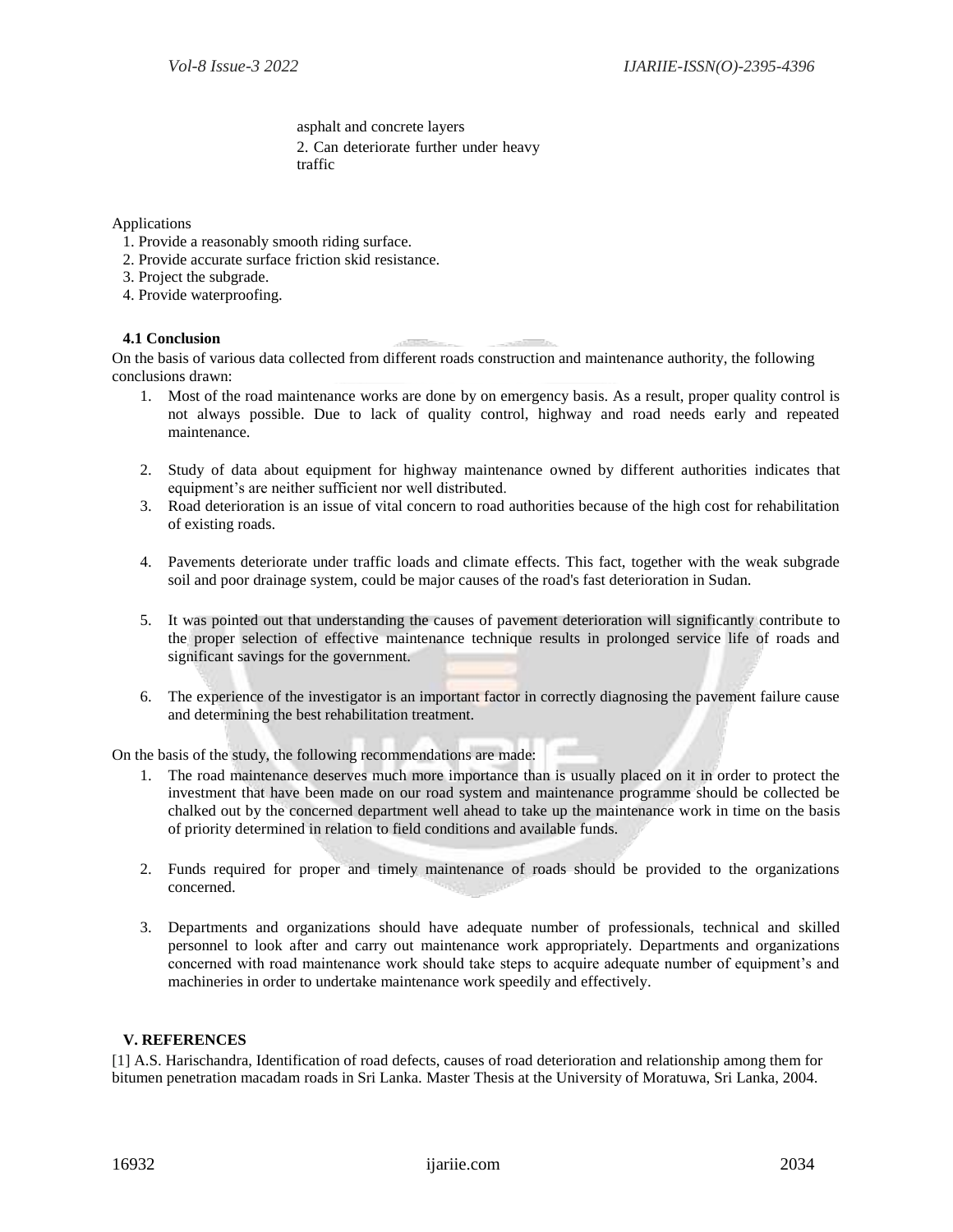[2] D.Y. Patil Abhijit, Y.B. Patil Prathisthan's, and A. Patil Polytechnic, Effects of Bad Drainage on Roads, Civil and Environmental Research, Vol. 1, No.1, 2011.

[3] D.N. Little, and R. Graves, Upgrading Marginal Aggregate Bases and High-Fines Bases with Low Levels of Stabilizers, Texas Transportation Institute, Texas A&M University and Vulcan Materials Company, 1999.

[4] D.N. Little, T. Scullion, P. Kota, and J. Bhuiyan, Identification of the Structural Benefits of Base and Subgrade Stabilization, Research Report 1287-2F, Texas Transportation Institute, Texas A&M University, College Station, Texas, 1995.

[5] K.D. Stuart, Moisture Damage in Asphalt Mixtures- A State-of-Art Report, FHWARD-90-019, Federal Highway Administration, U.S Department of Transportation, Washington, D.C., 20001., 1990.

[6] M. Sargious, Pavement and Surfacing for Highways and Airports. London: Applied Science Publishers Ltd, 1975.

[7] N. Okigbo, Road maintenance in Nigeria, the way forward, international journal of research in engineering science, Pan African journal series, Accra, Ghana, 2012.

[8] N.D. Little, and R.D. Jones, Chemical and Mechanical Processes of Moisture Damage in Hot-Mix Asphalt Pavements, Moisture Sensitivity of Asphalt Pavements- A National Seminar, February 4–6, 2003 San Diego, California. Transportation Research Board of the National Academics, 2003.

[9] N.P. Khosla, G.B. Birdsall, and S. Kawaguchi, An In-Depth Evaluation of Moisture Sensitivity of Asphalt Mixtures, NCDOT Research Project 1998-08 FHWA/NC/2002-102, 1999.

[10] O.M. Ogundipe, Road pavement failure caused by poor soil properties along Aramoko-Ilesa highway, Nigeria, Journal of engineering and applied sciences, 2008, 3(3), pp. 239-241.

[11] O.G. Omer, A.M. Elsharief and A.E. Mohamed, Failure Investigation for Recently Constructed Road in Khartoum State, Journal of Geological Resource and Engineering 2, David Publishing Press, 2014, pp 20-31.

[12] O.M. Osuolale, A.A. Oseni, and I.A. Sanni, Investigation of Highway Pavement Failure Along Ibadan - Iseyin Road, Oyo State, Nigeria, International Journal of Engineering Research & Technology (IJERT) Vol. 1 Issue 8,  $October - 2012.$ 

[13] P. Croney, and D. Croney, The Design and Performance of Road Pavements. New York City: McGraw-Hill Professional, 1998.

[14] S.Y. Wee, R.B. Chan, and H.W. Teo, Potential modelling of pavement deterioration rate due to cracking, UNIMAS E-Journal of Civil Engineering, Vol 1, issue 1, August 2009.

[15] S. Sebesta, Reworking Base," Presented at State-wide Maintenance, Conference, San Antonio, TX, April 16, 2002.

[16] S. Sebesta, Investigation of Maintenance of Base Repairs over Expansive Soil, FHWA/TX-03/0-4395-1, 2005.

[17] T.M. Oguara, A management model for road infrastructure maintenance. Book of proceedings, 19th engineering assembly, Council for the regulation of engineering in Nigeria, 2010.

[18] W. Paterson, Road Deterioration and Maintenance Effects: Models for planning and Management, Baltimore: The John Hopkins University press, 1987.